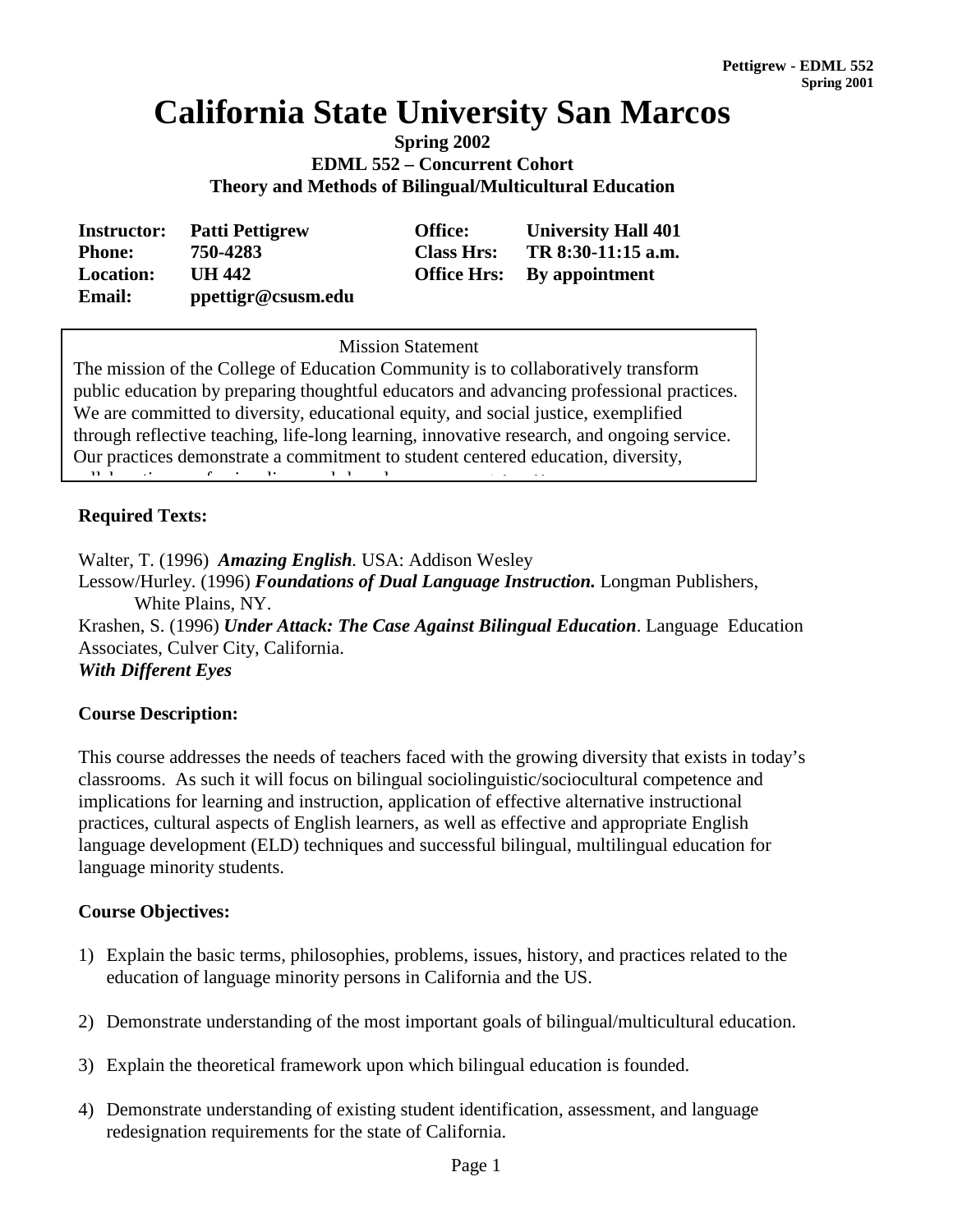- 5) Explain the connections between bilingual education, English as a second language, English language development, and SDAIE and CALLA methodologies.
- 6) Demonstrate understanding of the five models of multicultural education and their implications for curriculum, instruction, and educational policy.
- 7) Discuss the meaning of culture, differentiated index, and the necessity for cultural convergence in schools.
- 8) Use confluent education techniques to develop understand of each individual student, create a more just and humane learning environment, and help students in their growth and development as human beings.

#### **Course Requirements:**

All students are expected to participate in class activities and demonstrate reflective thinking and learning both in writing and in class discussions. It is important that students are well prepared for course sessions by completing the readings and assignments scheduled before the class meeting. Unless otherwise negotiated with the instructor, all assignments are to be handed in on the due date. **Assignments not handed-in on due date will lose 10% of possible credit per day.** Assignments should be typed and double-spaced (except for class journal).

#### **Course Requirements**

| Attendance/thoughtful participation | 10 points |
|-------------------------------------|-----------|
| Interactive Journal                 | 15 points |
| Literature Paper                    | 10 points |
| Case study                          | 15 points |
| Sheltered Unit Plan                 | 20 points |
| Group presentation                  | 10 points |
| Portfolio                           | 20 points |

#### **Grading Scale**

|  | A 100-94 | $A - 93 - 90$ | $B+89-87$ | B 86-84 | $B - 83 - 80$ | $C+79-78$ $C 77-74$ |  |
|--|----------|---------------|-----------|---------|---------------|---------------------|--|
|--|----------|---------------|-----------|---------|---------------|---------------------|--|

#### **Attendance and Participation**

The College of Education has adopted the following attendance policy: *Due to the dynamic and interactive nature of courses in the College of Education, all students are expected to attend all classes and participate actively. At a minimum, students just attend more than 80% of class time, or s/he may not receive a passing grade for the course at the discretion at the instructor. Individual instructors may adopt more stringent attendance requirements. Should the student have extenuating circumstances, s/he should contact the instructor as soon as possible.*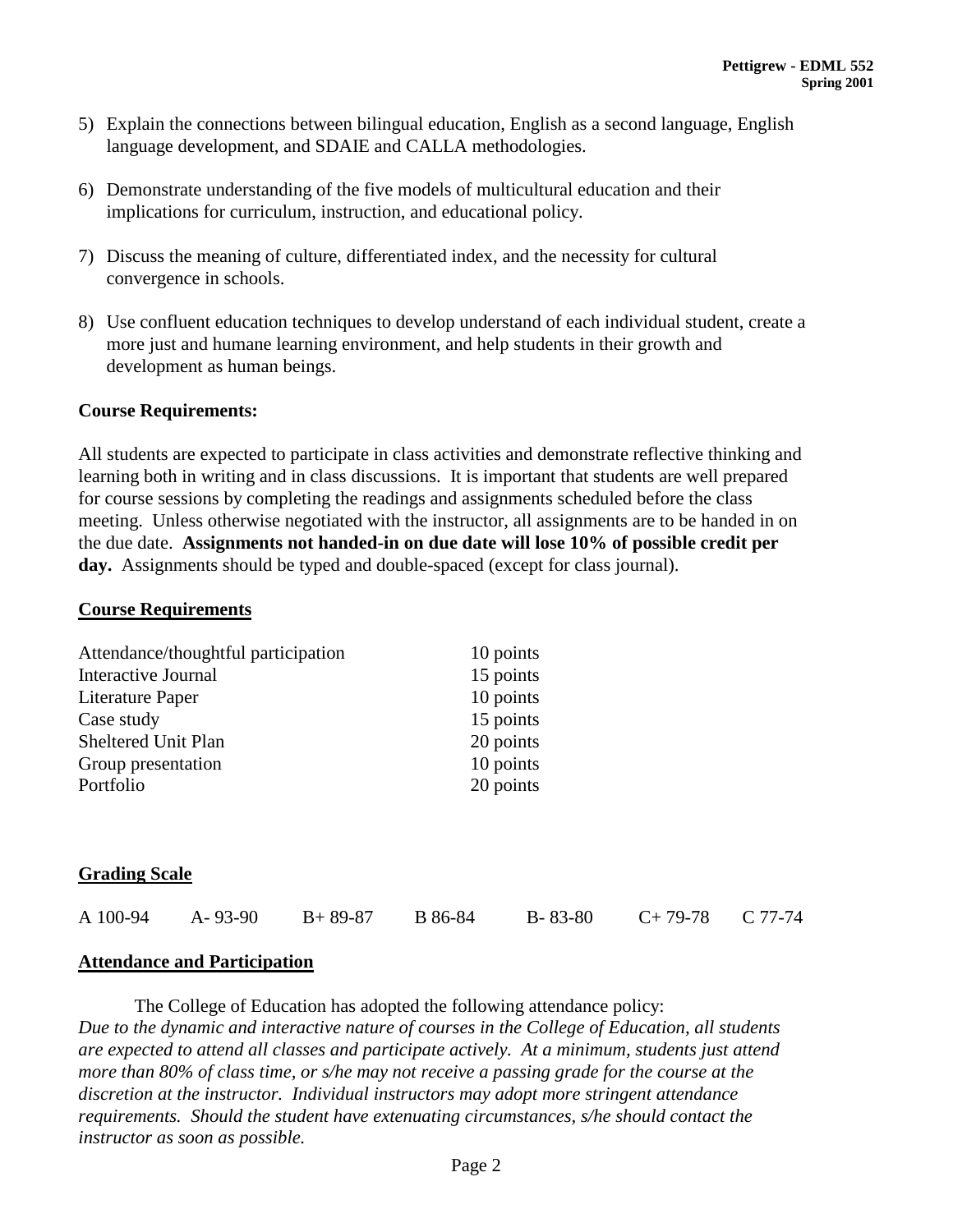## **As per COE policy, in order to receive an "A" students may miss no more than one class. Late arrivals or departures will count as half an absence. Please advise instructor of extenuating circumstances, subject to her discretion.**

**Interactive Journal** *-* Paired with one or more (not to exceed three) reflective partners, you will keep a collection of your ideas relating the topics covered in this course through readings, activities and discussions, and your real life as a teacher of second language learners. It is an ongoing assignment that begins on the second class and will continue until the last week. A journal entry for each set of readings should be included, related to the topics for that week. For each class we will express our reactions and thoughts about the readings in a variety of ways that attempt to model multiple ways of knowing (intelligences). Effective reflections are practical in nature, connecting course content with teaching experiences and observations, expressing your ideas, opinions, questions and concerns. As with any other journal, it is also a record of your thoughts, reactions, processes, and doubts. Because it is an interactive journal, you will share your journal with a partner(s) to respond and "bounce" around ideas. The entries need to include the **date** and **title** of readings or discussions, both the original writing and the feedback from the partner, and signatures of both partners. Each entry need not be more than one page in length. Original writing must be completed before each class meeting. A collection of your journal writings will be turned in**.**

**Literature Paper** – Student groups of three will read a common literature piece (see recommended list) and reflect upon the value of the piece for teaching cultural and/or cultural reflection.

**Formal observation***-* For this assignment you will follow an English learning student or group of students during your teaching assignment. You will collect and document evidence of any instructional modifications made to provide comprehensible academic input for the student(s).

**SDAIE/CALLA Unit Adaptations** - Providing rigorous academic instruction that also facilitates English language acquisition is critical to the academic achievement of English learners. This assignment will provide you with an opportunity to demonstrate ways in which curriculum and instruction, while remaining grade level appropriate, can be modified so that it is comprehensible to English Learners. Some of this assignment will be done in class and thus collaboration is highly encouraged. You will design or adapt a unit of at least three sequential lessons that employ SDAIE methodology. Lesson plans, either a 5 step or "Into, Through and Beyond", should be formulated to meet the needs of English Learners. The final plans should include the criteria listed below. Be certain to provide a reflective evaluation of the lesson plans by addressing the questions below:

- ♦ Does each lesson use visuals, manipulatives, realia, drama and scaffolding techniques that would facilitate understanding?
- ♦ Does each lesson take into consideration the varying English proficiencies of language minority students?
- ♦ Do the lesson strategies incorporate group collaboration, cooperative learning activities, peer assistance, or other work group techniques?
- ♦ Does the lesson incorporate the culture, lived experiences, and if possible, the language of the students?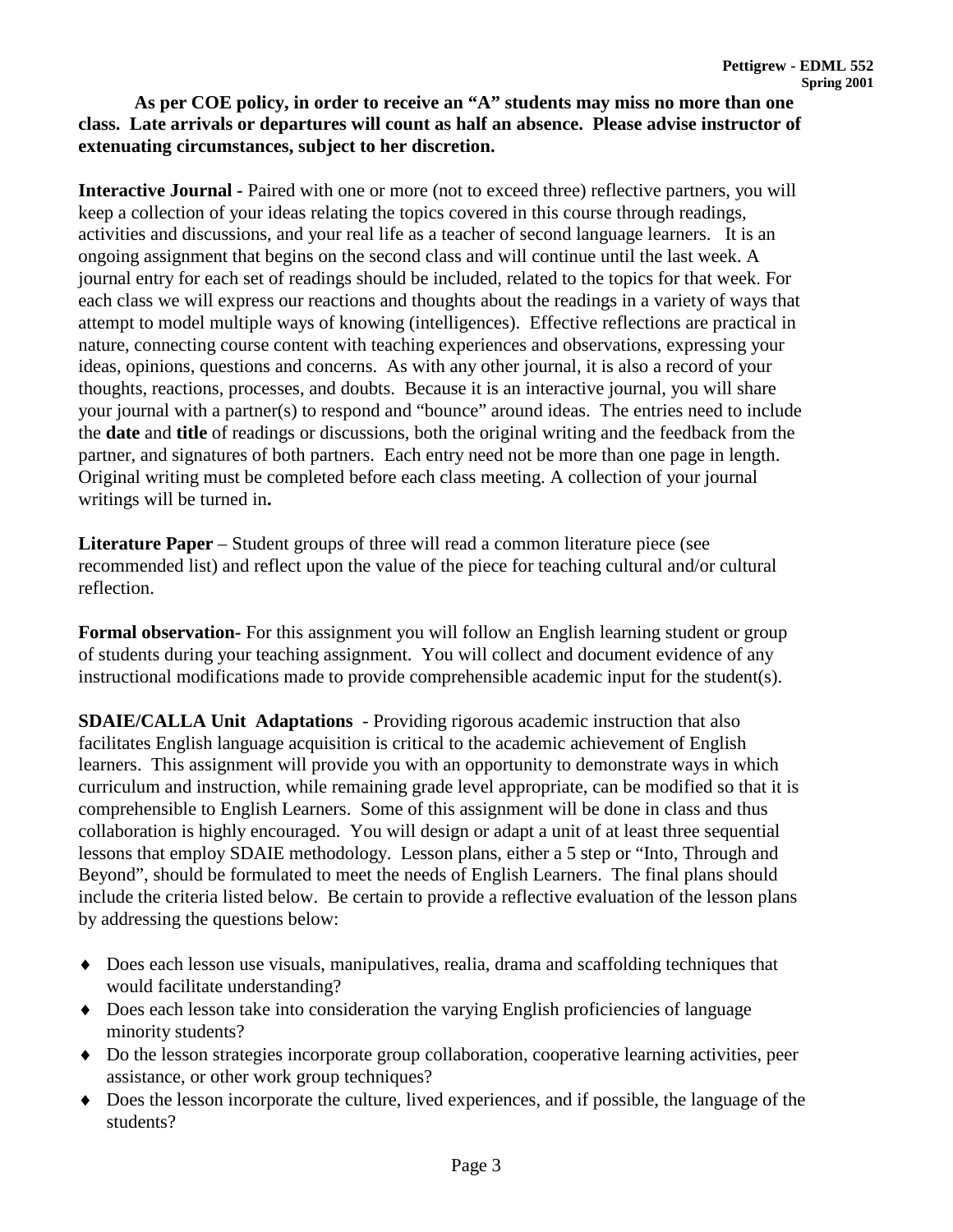- ♦ Is the curriculum reflected in the lesson challenging and not watered down?
- ♦ Does the lesson include the 7 Intelligences and/or multiple modalites?
	- ♦ Has cognitive instruction of the skills needed for the lesson been taught?

More information is forthcoming. These units will be presented in class according to a model that will be demonstrated in the coming weeks.

# **Portfolio - to be discussed in class**

# In **Course Outline**

**(Timeline Subject to Change pending "Teachable" Moments)**

| <b>Date</b>           | <b>Topic</b>                                                                                                                                                             | <b>Readings</b>                                                   |
|-----------------------|--------------------------------------------------------------------------------------------------------------------------------------------------------------------------|-------------------------------------------------------------------|
| Session 1<br>Sept. 3  | Introduction/course overview<br><b>Assumptions</b><br><b>Interviews</b>                                                                                                  | Read Prop 227                                                     |
| Session 2             | Historical overview of L2 in the U.S;<br><b>Understanding Prop 227</b>                                                                                                   | Krashen Ch 1,2                                                    |
| Sept. 5               | <b>Feedback Circle Talk</b>                                                                                                                                              | <b>Interactive Journal</b>                                        |
| Session 3<br>Sept. 10 | Manifestations of culture;<br>Cultural congruence in instruction<br><b>Understanding Prop 227</b>                                                                        | Krashen Ch 3,4<br><b>Walter Ch 1</b><br>P & B Preface             |
| Session 4<br>Sept. 12 | Language and Language Acquisition<br>Stages of 2nd language development<br>Misconceptions of Bilingual Ed<br><b>Assign Chpt Presentations</b><br><b>Story Impression</b> | <b>Krashen Ch 5</b><br>$P$ & B ch 1<br><b>Interactive Journal</b> |
| Session 5<br>Sept. 17 | Presentations on Reading<br><b>Spirit Reading Activity</b>                                                                                                               | Walter Ch 2<br>$P$ & B Ch 2                                       |
| Session 6<br>Sept. 19 | Literacy<br><b>Guess and Check Activity</b>                                                                                                                              | $P & B Ch$ 3<br>Krashen Ch 6,7,8                                  |
| Session 7<br>Sept. 24 | <b>Classroom Practices for ELLs</b>                                                                                                                                      | Walter Ch <sub>3</sub><br>$P$ & B Ch 5                            |
| Session 8             | Literacy                                                                                                                                                                 | <b>Walter Ch 4</b>                                                |
| Sept. 26              | <b>Emergent Stage</b>                                                                                                                                                    | $P$ & B Ch 6<br><b>Interactive Journal</b>                        |
| Session 9<br>Oct. 1   | <b>Writing Process</b>                                                                                                                                                   | $P$ & B Ch 7<br><b>Formal Observation Study Due</b>               |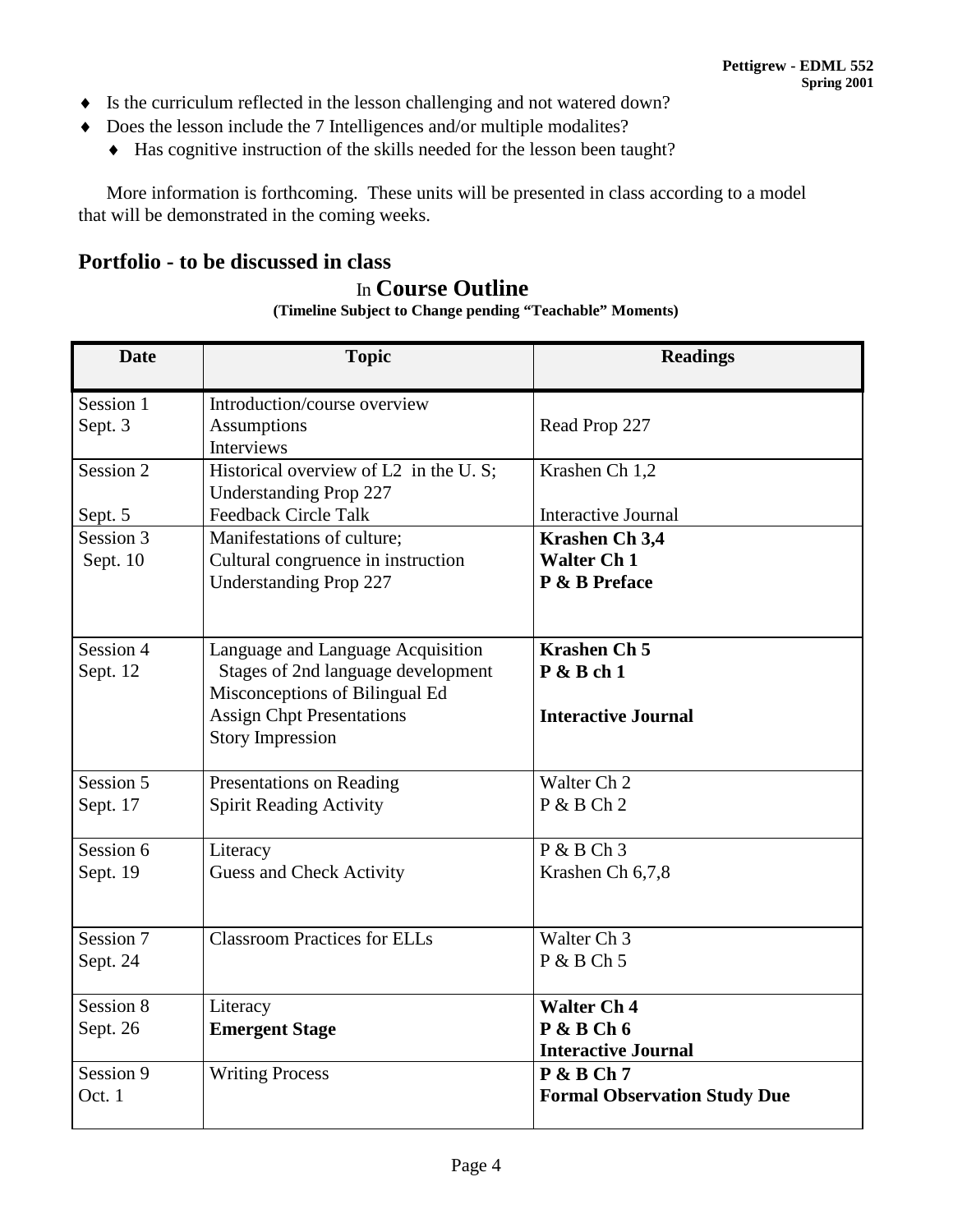|            |                                           | $v$ pring 200                   |
|------------|-------------------------------------------|---------------------------------|
| Session 10 | Differentiated Writing strategies for ELL | Walter Ch <sub>5</sub>          |
|            | students                                  | P & B Ch 8                      |
| Oct. 3     |                                           | <b>Interactive Journal</b>      |
|            |                                           |                                 |
| Session 11 | Reading and Literature Instruction for    | <b>TBD</b>                      |
| Oct. 8     | <b>ELLs</b>                               |                                 |
| Session 12 | <b>Study of Syntax</b>                    | $P$ & B Ch 9                    |
| Oct. 10    | Develop action plans for ELL students     | <b>Interactive Journal</b>      |
|            |                                           |                                 |
| Session 13 |                                           | <b>P &amp; B Ch 10</b>          |
| Oct. 15    | Presentation of P & B 5, 6, 7, 8, 9       |                                 |
|            |                                           |                                 |
| Session 14 | <b>Role Play</b>                          | Portfolio may be turned in      |
| Oct. 17    |                                           |                                 |
| Oct. 22    | Outcomes in class writing                 | <b>Adapted Lesson Unit Due</b>  |
|            |                                           |                                 |
| Session 15 | Debriefing of course Student Teaching     | Final date to turn in portfolio |
|            | survival questions                        |                                 |
| Oct. 24    | <b>TBD</b>                                |                                 |
|            | Full-time student teaching begins Oct. 29 |                                 |